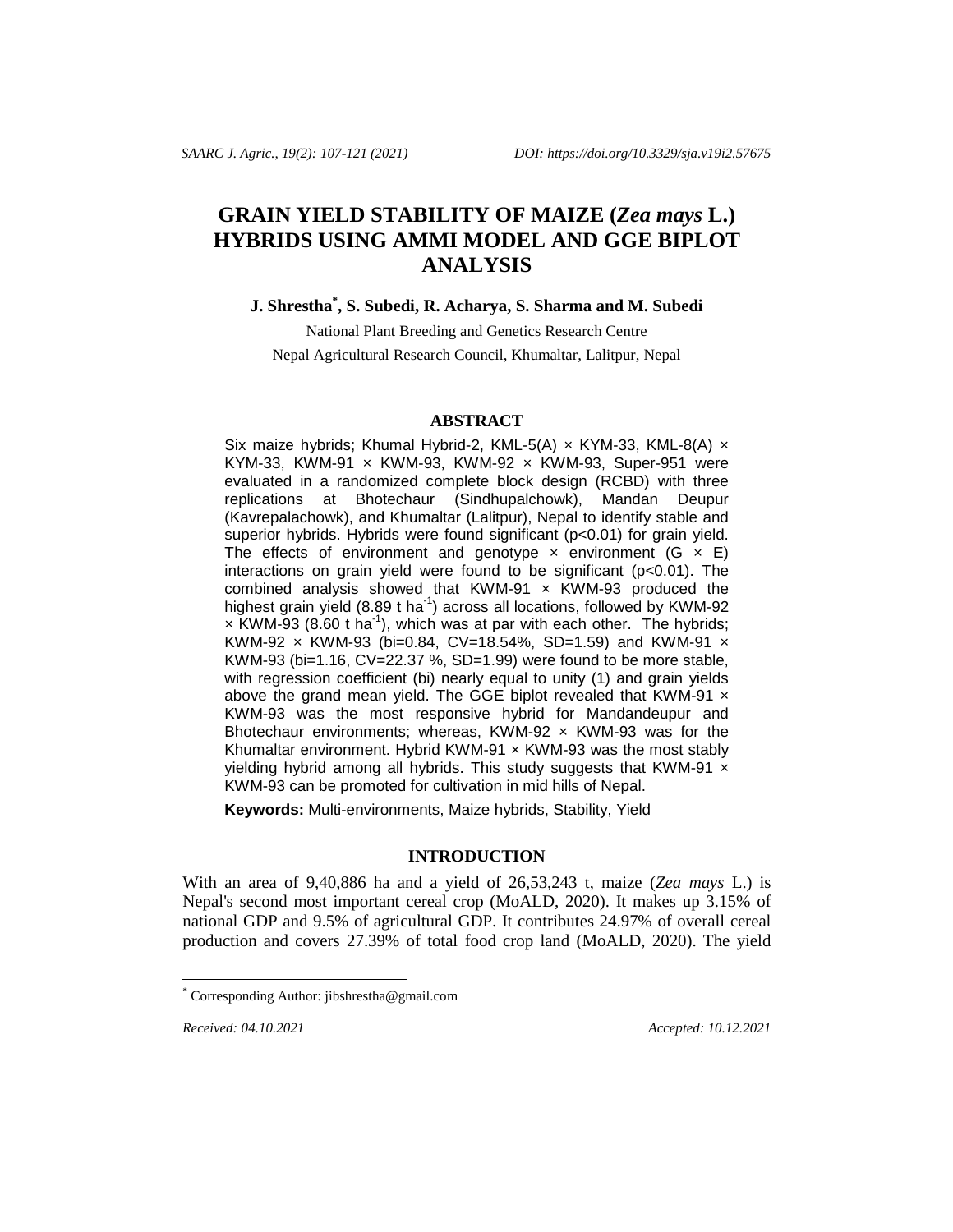potential of enhanced cultivars differs significantly from the national average yield. To increase yield potential even more, maize breeding efforts are focusing on producing high-yielding hybrid maize types. A mix of genetic and environmental factors determines the grain output. The Nepal Agricultural Research Council (NARC) has been instrumental in increasing maize productivity in Nepal. The current production capacity is insufficient to meet the demands of the country's rising population and assure food security.

One of the most essential responsibilities in the maize breeding program is to evaluate maize hybrids in various environments in order to generate high-yielding cultivars. To find and select the most stable and adaptable genotypes across a wide range of habitats, the genotypes should be screened in multiple environments spanning distinct ecological domains. Maize is a crop of great diversity that may be cultivated in many different agroecological zones (Ferdu et al., 2002). In all areas where they were adapted, the enhanced cultivars produced high and reliable yields (CIMMYT, 1991). Grain yield is influenced by genetics, environment, and management approaches, as well as their interplay (Messina et al., 2009). The interaction of these two explanatory variables provides insight into genotypes that are appropriate for specific situations. The impact of the environment is usually a significant factor in overall variation (Blanche et al., 2009).

Maize hybrid grain yields were affected by soil and climate conditions (Huang et al.,  $2017$ ). The genotype (G) of the cultivar, the environment (E) in which it is cultivated, and the interaction between G and E ( $G \times E$ ) determine the level of performance of any feature. The occurrence of a strong genotype  $\times$  environment (G $\times$ E) interaction poses a substantial difficulty in terms of genetic basis for phenotypic manifestation and makes selection challenging. GGE biplot analysis provides a framework for determining target testing areas and distinguishing high yielding and stable genotypes.

The GGE biplot is created by plotting the first two principal components (PC1 and PC2) produced from the environment-centered data's singular value decomposition. The effective evaluation of a stable genotype, which might be employed for cultivation, is aided by knowledge of G×E. The testing of genotypes for yield stability under changing environmental circumstances has become a necessary aspect of any breeding program. The AMMI model combines ANOVA for the main effects of the genotypes and the environment together with principal components analysis (ACP) of the genotype-environment interaction (Zobel et al., 1988; Gauch and Zobel, 1996). The AMMI stability value (ASV) can be determined using the AMMI model (IPCA1 and IPCA2) (Purchase et al., 2000). This ASV is comparable to Shukla, Eberhart, and Russell's genotype stability techniques (Purchase et al., 2000). The yield-stability statistic (YSi) could also be used to recommend varieties (Kang, 1993; Pazdernik et al., 1997). Kang (1993) proposed a superior stability index (I) that is free of all of the aforementioned flaws (Rao and Prabhakaran, 2005). For yield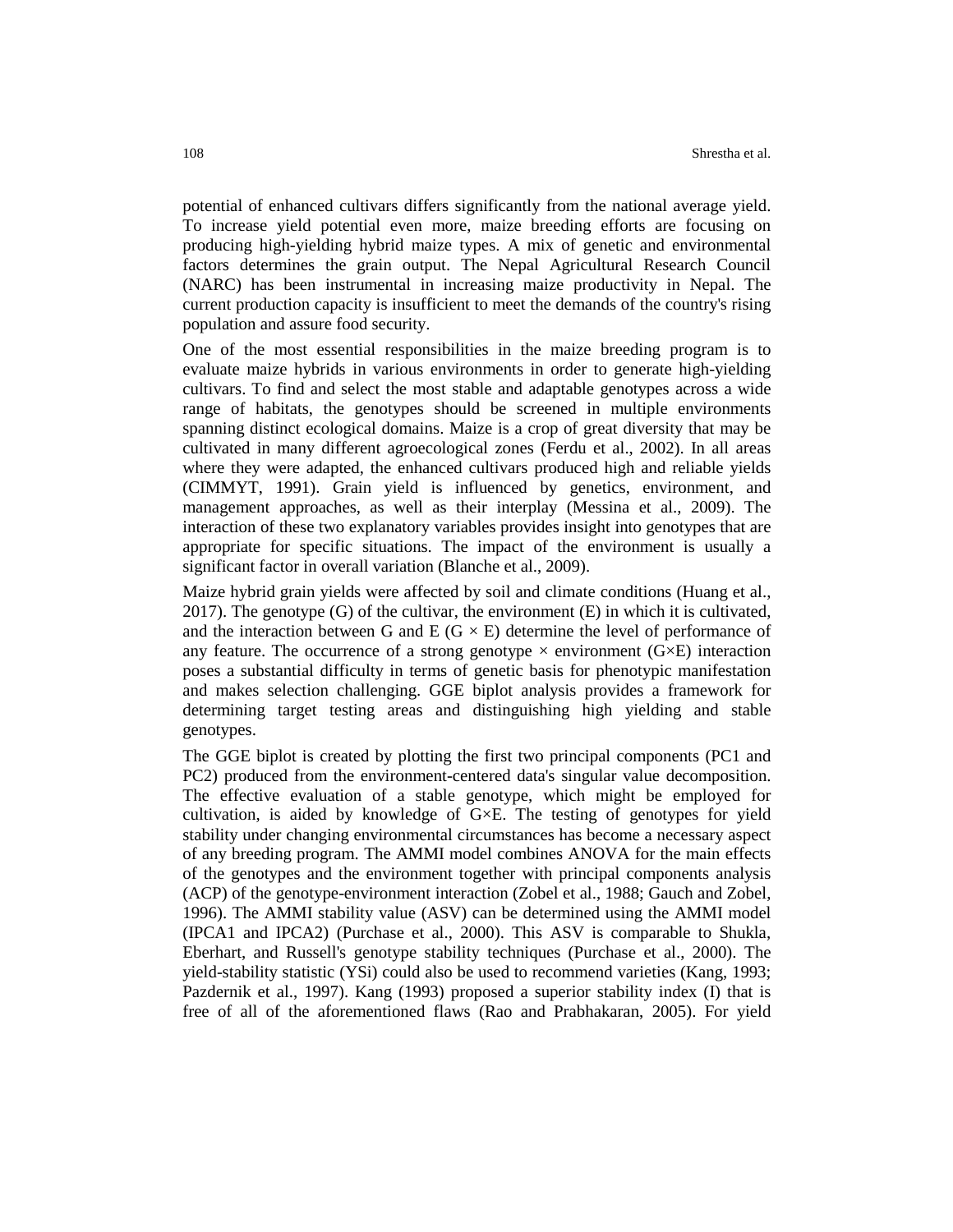stability, a new approach known as genotype selection index (GSI) is also used, that took into account the AMMI stability value and mean yield (Farshadfar, 2008). AMMI has been used to analyze GEI in maize (Badu-Apraku et al., 2012). The objective of these experiments was to identify high-yielding, stable hybrid maize.

#### **MATERIALS AND METHODS**

#### **Plant materials and experimental sites**

Khumal Hybrid-2, KML-5(A)  $\times$  KYM-33, KML-8(A)  $\times$  KYM-33, KWM-91  $\times$ KWM-93, KWM-92  $\times$  KWM-93, and Super-951 are maize hybrids obtained at the National Plant Breeding and Genetics Research Centre, Khumaltar, Lalitpur. These studies were conducted in Bhotechaur (Sindhupalchowk), Mandan Deupur (Kavrepalachowk), and Khumaltar (Lalitpur), Nepal in 2020 and 2021 from March to September. Mandan Deupur is located at  $85.66^{\circ}$  E longitude,  $27.67^{\circ}$  N latitude. It has arid and poor quality soil. Average annual rainfall at Mandan Deupur (Kavrepalanchok) is 2595 mm. Bhotechaur is located at 85°30'53.4"E longitude, 27°47'40.2"N latitude and 1532 m altitude. It has loam soil. Average annual rainfall at Bhotechaur (Sindhupalchowk) is  $2500$  mm. Khumaltar is located at  $85^02 \text{'E}$ longitude,  $27^04$ ' N latitude and 1350 m altitude. It has clayey loam soil. The average annual temperature is  $17.8^{\circ}$ C and average annual rainfall is 1150 mm. The climate is semi-temperate (Sherchand, 1998).

# **Experimental design and cultural practices**

With three replications, the experiment was set up in a randomized complete block design. Plots were divided into four rows of five meters each, with a 60 cm  $\times$  25 cm gap between them (row to row  $\times$  plant to plant). One week before sowing, 6 t ha<sup>-1</sup> of well-decomposed farmyard manure was integrated into the soil, and 180:60:40 kg  $N:P_2O_5:K_2O$  [(nitrogen (N), phosphorus (P), and potassium (K)] ha<sup>-1</sup> was administered via Urea, Diammonium Phosphate, and Muriate of Potash (MOP). During final land preparation, a half-dose of N, a full dose of  $P_2O_5$ , and a full dose of  $K<sub>2</sub>O$  were used as a base dose.

The remaining half dose of N was split in halves and given 45 and 90 days after seeding. During the maize season, two hand weeding and hoeing sessions were performed. The first weeding was performed 18 days after sowing, and the second 36 days after that. At three key growth stages, the crop was irrigated: knee-high, tasseling, and milking.

#### **Data Collection and Observations**

Data were collected for grain yield. The following formula (Eq.1) was used to compute grain yield (kg ha $^{-1}$ ) at 12% moisture content using fresh ear weight

$$
Grain yield \left(\frac{kg}{ha}\right) = \frac{F.W.(\frac{kg}{plot}) \times (100 - HMP) \times S \times 10000}{(100 - DMP) \times NPA} \quad (1)
$$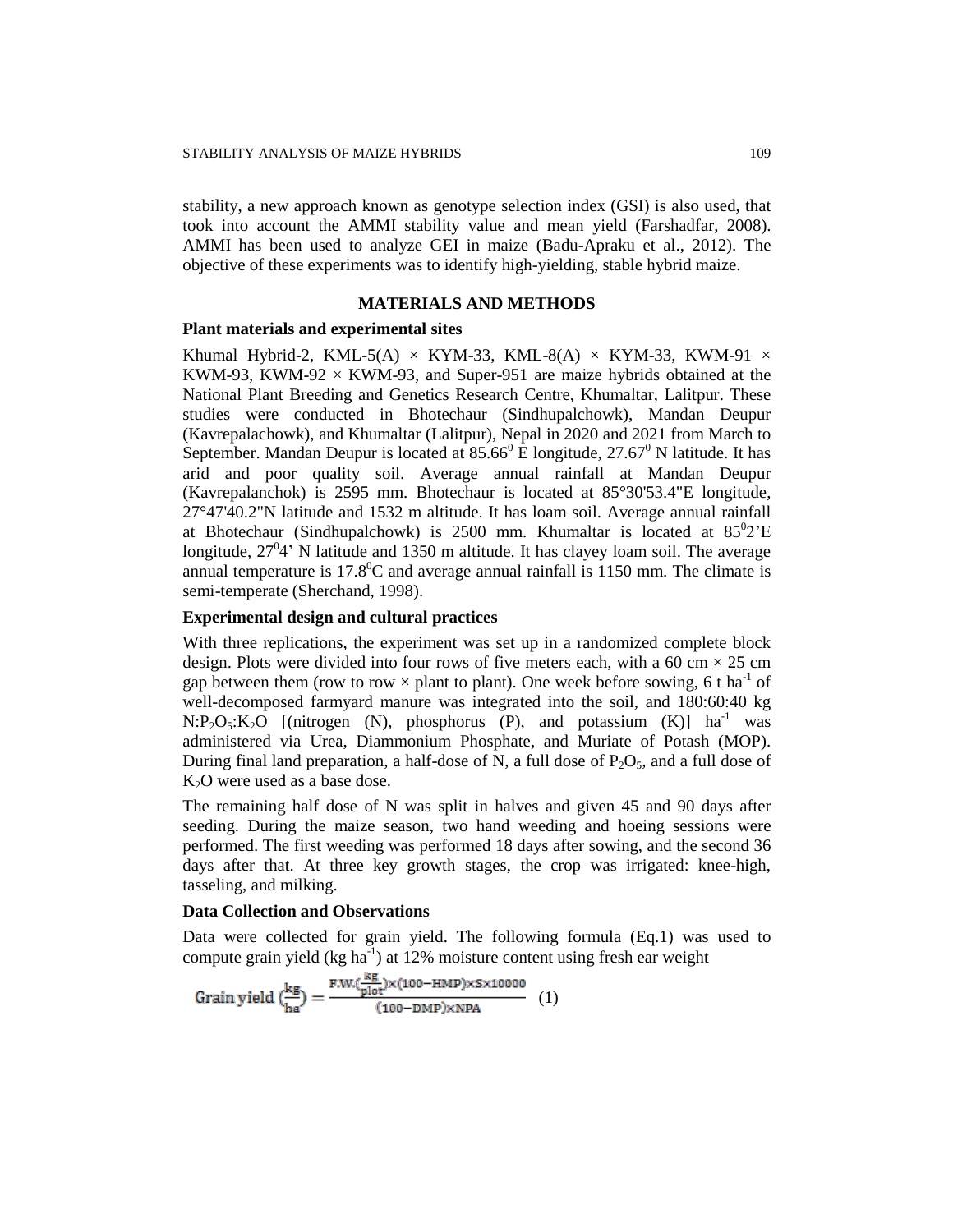110 Shrestha et al.

Where,

F.W. = Fresh weight of ear in kg per plot at harvest

HMP = Grain moisture percentage at harvest

DMP = Desired moisture percentage, i.e. 12%

 $NPA = Net$  harvest plot area, m<sup>2</sup>

 $S =$ Shelling coefficient, i.e. 0.8

This grain yield (kg ha<sup>-1</sup>) was then converted back to grain yield (t ha<sup>-1</sup>).

#### **Statistical analysis**

To investigate differences among entries for the grain yield, data from each location was treated to Analysis of Variance (ANOVA) individually, and then pooled across locations to identify the G  $\times$  E interaction. The significant G  $\times$  E were used for stability analysis of Eberhart and Russell model (1966). A stable genotype with unit response was defined as one with a unit regression coefficient (bi=1) and a deviation that did not deviate significantly from zero  $(S^2di=0)$ . As described by Eberhart and Russell (1966), the behavior of the cultivars was assessed by the model (Eq. 2)

 $Y_{ii} = m + b_i I_i + d_{ii} + \overline{\epsilon}_{ij}$  (2)

where  $Y_{ij}$  = observation of the i-<sup>th</sup> (i = 1, 2, ..., g) cultivar in the j-<sup>th</sup> (j = 1, 2, ...n) environment, m = general mean,  $b_i$  = regression coefficient,  $I_i$  = environmental index obtained by the difference among the mean of each environment and the general

mean  $\sum_{j=1}^{\infty}$   $\sum_{j=1}^{\infty}$  the regression deviation of the i-<sup>th</sup> cultivar in the j-<sup>th</sup> environment and  $e_{ij}$  = residual error.  $d_{ij} = j$  - interaction of i-<sup>th</sup> genotype in the j-<sup>th</sup> environment.

Tukey HSD test was used to evaluate the mean comparisons between genotypes at 5% levels of significance. RCBD was used to calculate variance components for the ANOVA using the Statistical Tool for Agricultural Research [\(STAR](https://docs.google.com/forms/d/e/1FAIpQLSd-bV_X8f6_V8pROUwIY7j_zEc0SM9wDpQgKa5707jp4Wy3mA/viewform) 2.0.1) (IRRI, 2021). GEAR software version 4.1 was used to perform the stability investigation (Pacheco et al., 2015).

#### **RESULTS AND DISCUSSION**

# **Grain yield at various environments**

At Bhotechaur, Mandan Deupur, and Khumaltar, the maize hybrids had significantly different grain yields  $(p<0.01)$  (Table 1). The genotypes differed significantly (p<0.01) for grain yield over the locations. KWM-92  $\times$  KWM-93 had the highest grain production of  $6.80$  t ha<sup>-1</sup> under the Bhotechaur conditions, followed by KWM- $91 \times$  KWM-93 (6.67 t ha<sup>-1</sup>). KWM-92  $\times$  KWM-93 (9.83 t ha<sup>-1</sup>) yielded significantly more grain than KWM-91  $\times$  KWM-93 (9.50 t ha<sup>-1</sup>) under the Khumaltar conditions.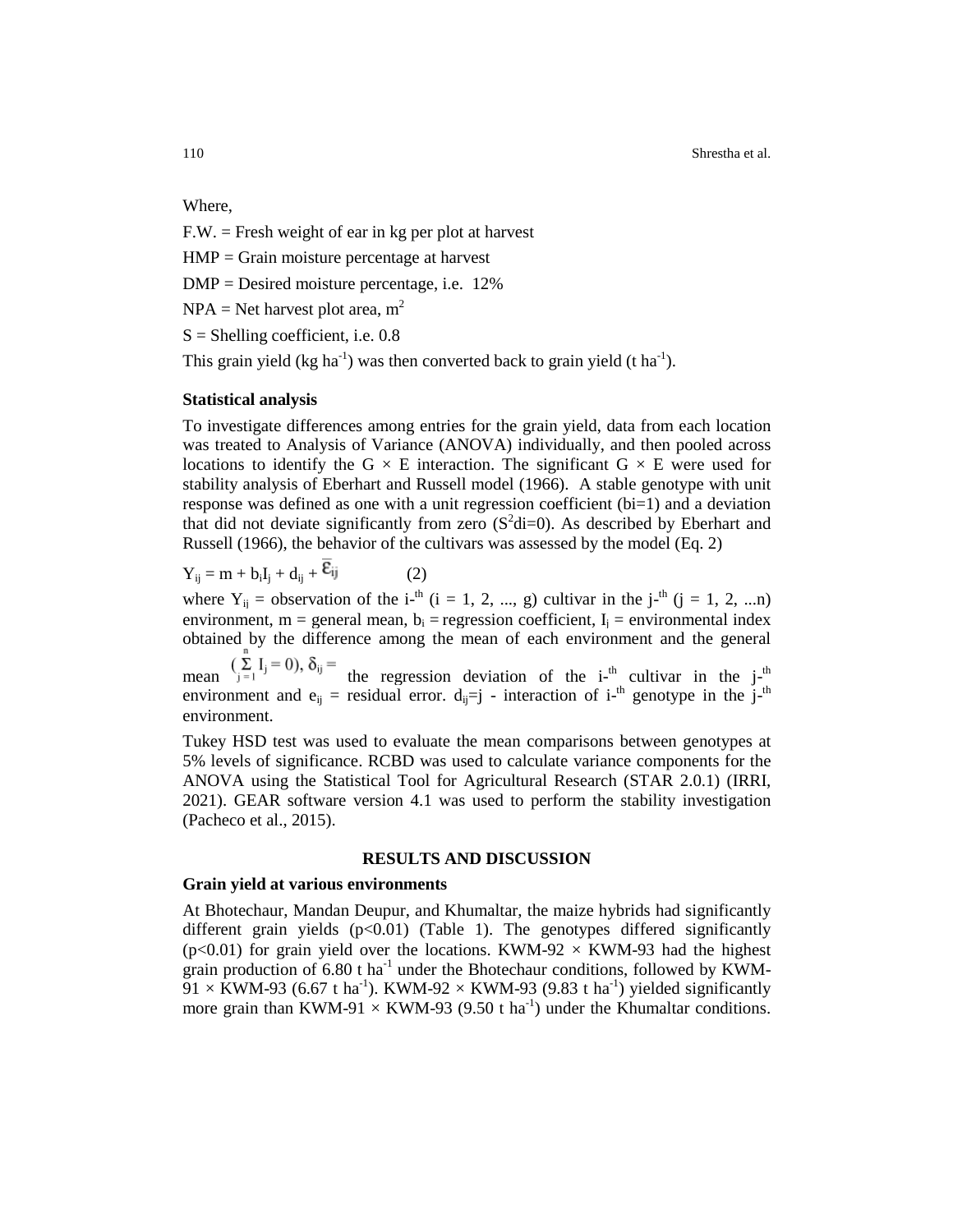These findings were similar to those of Kafle et al. (2020), Shrestha (2016), Shrestha et al. (2019), Adhikari et al. (2018), Bastola et al. (2021), Dhakal et al. (2018), and Prasai et al. (2015), who observed significant differences in grain yield between maize genotypes. The genetic makeup of maize genotypes differed, resulting in differences in grain yield across the locations. Maize grain yield is the most important and intricate quantitative attribute, as it is controlled by several genes. Variations in maize production could be due to both environmental and genetic variables in different environments.

Table 1. Grain yield (t ha<sup>-1</sup>) of maize hybrids across three locations (Bhotechaur, Mandan Deupur and Khumaltar)

| Hybrids                  | <b>Bhotechaur</b>  | Khumaltar          | Mandan Deupur     | Average |
|--------------------------|--------------------|--------------------|-------------------|---------|
| Khumal Hybrid-2          | 4.16c              | 5.71c              | 7.71 <sub>b</sub> | 5.86b   |
| $KML-5(A) \times KYM-33$ | 4.50 <sub>bc</sub> | 6.83 <sub>bc</sub> | 8.50ab            | 6.61ab  |
| $KML-8(A) \times KYM-33$ | 4.50 <sub>bc</sub> | 8.67ab             | 7.03 <sub>b</sub> | 6.73ab  |
| $KWM-91 \times KWM-93$   | 6.67ab             | 9.50a              | 10.50a            | 8.89a   |
| KWM-92 $\times$ KWM-93   | 6.80a              | 9.83a              | 9.17ab            | 8.60a   |
| Super- $951$             | 4.50bc             | 5.50c              | 7.83b             | 5.95b   |
| Mean                     | 5.19               | 7.68               | 8.46              | 7.11    |
| CV(%)                    | 15.04              | 10.06              | 9.9               | 11.27   |
| HSD(0.05)                | 2.2129             | 2.189              | 2.373             | 1.974   |
| P value, G               | 0.0043             | 0.0001             | 0.0059            | < 0.001 |
| Е                        |                    |                    |                   | < 0.001 |
| $G \times E$             |                    |                    |                   | 0.004   |

Different letters represent significant differences based on Tukey HSD test at P<0.05

The genotypic variation and genotypes and environment interaction were found to be significant in the pooled analysis of variance for grain yield (Table 1 and 2), indicating that differences in mean grain yield across locations could be due to differences in soil types, altitude, sowing date, sunshine hours and rainfall, humidity during the growing season. The maximum grain yield  $(8.89 \text{ t ha}^{-1})$  was achieved by KWM-91  $\times$  KWM-93, followed by KWM-92  $\times$  KWM-93 (8.60 t ha<sup>-1</sup>) in a pooled analysis (Table 1). The presence of significant GE interaction in this research indicated that genotype yield performance varied between environments. In this investigation, the relative contributions of GE interaction effects for grain yield were similar to those found in previous studies (Saied, 2010; Tariku et al., 2013).

The grain yields of the hybrid genotypes differed significantly among the locations, according to the combined mean square analysis (Table 2). As a result of the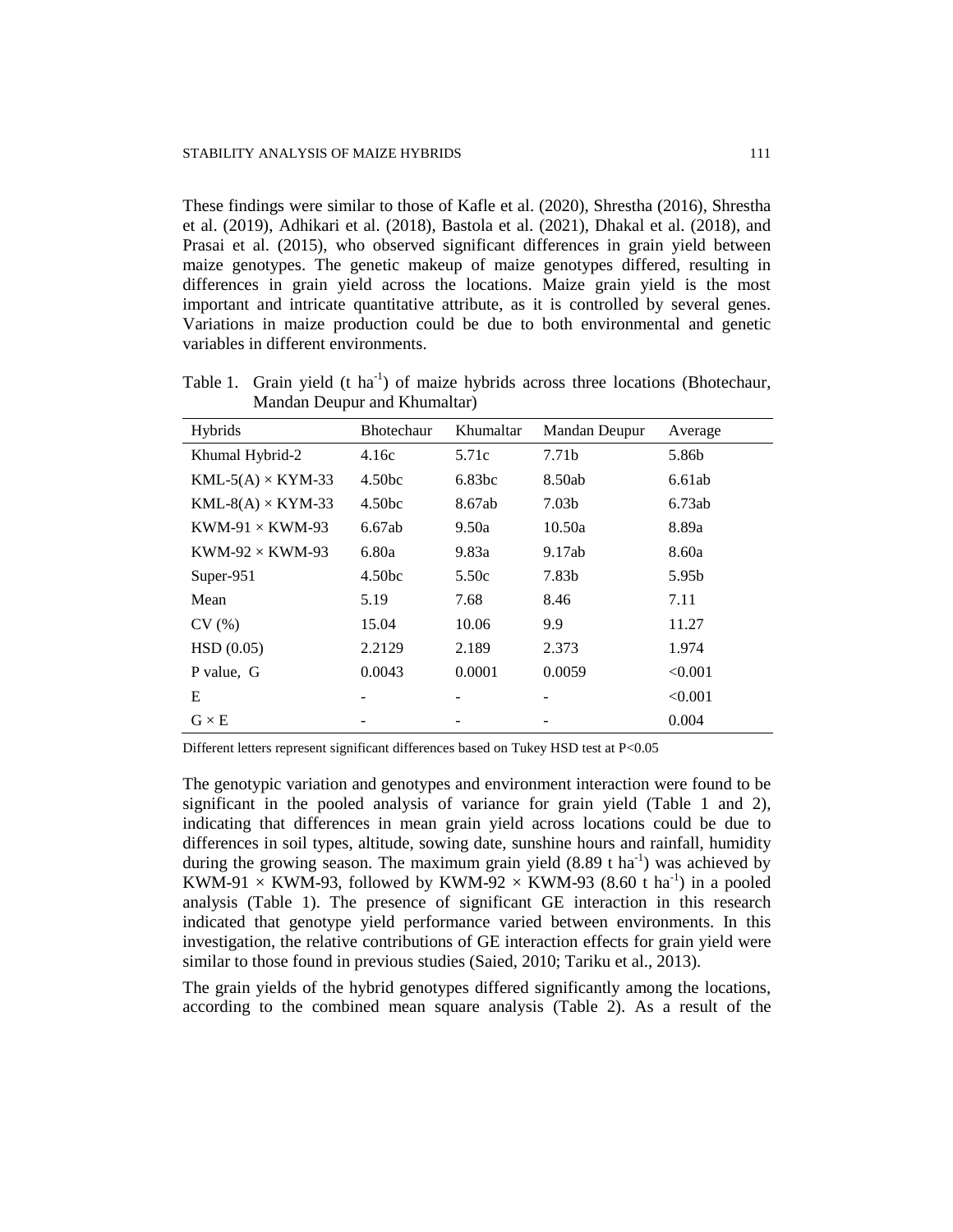significant mean square analysis for location, it was discovered that the genotypes' genetic potentials were influenced by the environment as a result of the diversity in the environment.

| Sources of variation          | df             | Sum Square | Mean Square | F Value    |
|-------------------------------|----------------|------------|-------------|------------|
| Replication                   | 2              | 0.959      | 0.479       | 0.75       |
| Genotype                      | 5              | 78.168     | 15.633      | 24.36***   |
| Environment                   | $\mathfrak{D}$ | 104.816    | 52.408      | $81.67***$ |
| Genotype $\times$ Environment | 10             | 21.367     | 2.136       | $3.33**$   |
| Error                         | 34             | 21.818     | 0.641       |            |

Table 2. ANOVA results showing level of significance for the genotype  $\times$ environment interaction for grain yield at three locations

\*\*\*Significant at P<0.001; \*\*Significant at P<0.01

### **GGE Biplot analysis**

Genotypes with better mean yield across test conditions and absolute performance stability are desirable for broad selection (Yan and Rajcan 2002; Yan and Kang 2003; Farshadfar et al., 2012). An ideal genotype produces the best yield in all of the environments studied and performs well. Yan and Kang (2003) and Akcura et al. (2011) define the ideal genotype as having the highest average value of all genotypes and being absolutely stable in that it does not exhibit any genotype by environment interaction, allowing for broad adaptation. The closest genotype to the optimum genotype was KWM-91  $\times$  KWM-93 (G1) (Figure 1). It's preferable to have a genotype that's closer to the "ideal." Because they are close to ideal genotypes, the KWM-91  $\times$  KWM-93 (G1) was the most suitable genotype among the others (Figure 1).

As a result, this genotype should be recommended for distribution as a variety to help boost maize production in Nepal's mid-hill environment. The genotypes' mean yield performance, as well as their rank across settings, revealed that they have a lot of variance around the mean yield. This result is similar to result obtained by Sharifi et al (2017).

PC1 and PC2 accounted for 83.66% and 14.85% GGE sum of squares, respectively, and explained 98.51% of the overall variance in this study, according to GGE biplot analysis (Fig. 1, 2 and 3). A "which won where" graph depicts the distribution of prospective mega-environments. The vertex genotypes were  $KML-5(A) \times KYM-33$ , Super-951, KWM-91  $\times$  KWM-93 (G1), KWM-92  $\times$  KWM-93 (G5), KML-8(A)  $\times$ KYM-33 (G3), Khumal Hybrid-2 (G2) and Super-951, as shown in the biplot (Fig. 3). In accordance with Yan (2002)'s findings, the genotype(s) vertex in certain sectors may have a greater or highest yield than other parts in all environments.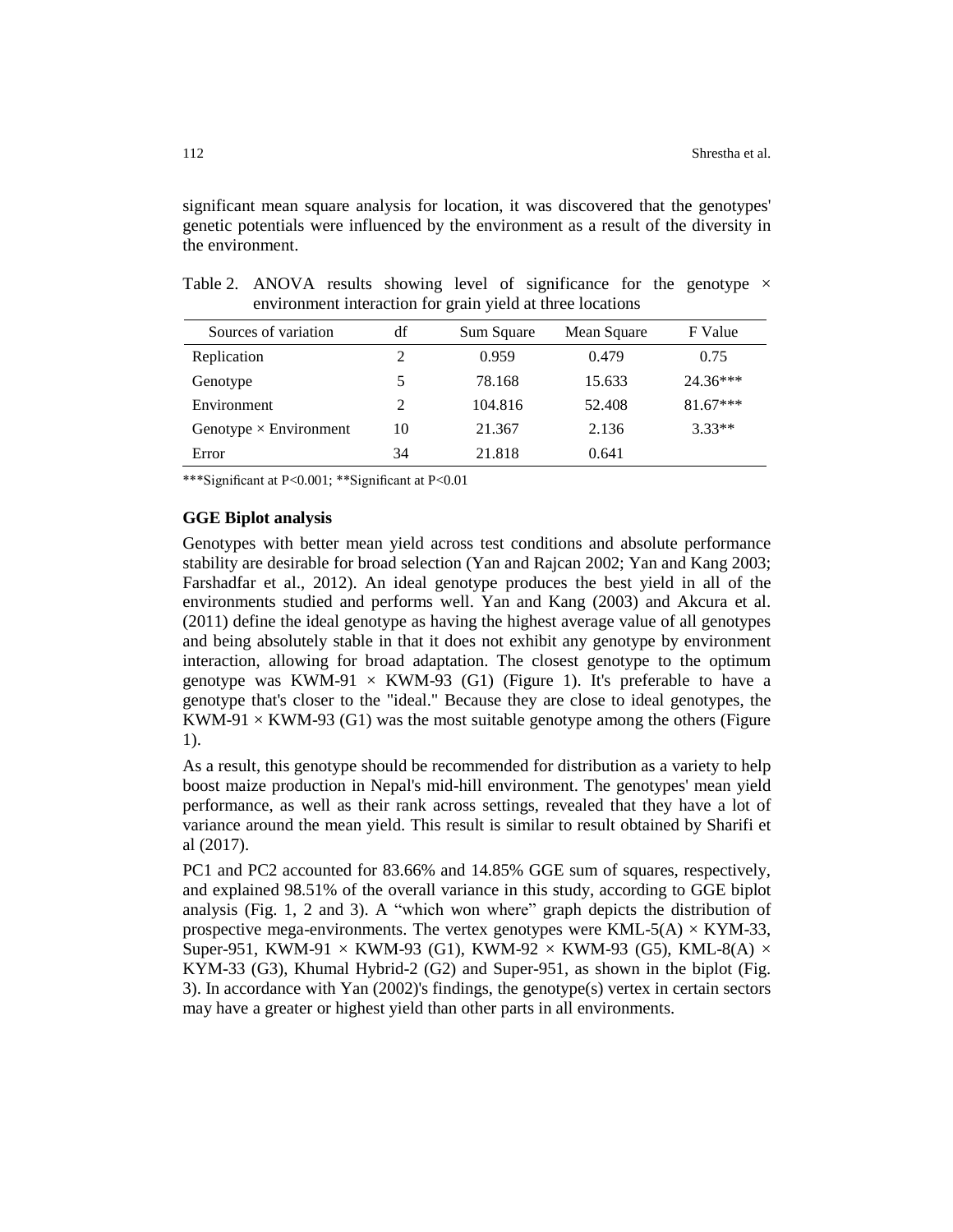The genotypes on the vertices are the furthest from the biplot origin and are thought to be the most responsive in one or all environments (Yan and Tinker, 2006). The mega-environments are separated by lines perpendicular to the polygon. For the Khumaltar, Bhotechaur, and Mandan Deupur sites, the hybrid genotype KWM-92  $\times$ KWM-32 was identified as a high yielding genotype. KWM-91  $\times$  KWM-93 was the most responsive hybrid for Mandandeupur and Bhotechaur environments; whereas, KWM-92  $\times$  KWM-93 was found most responsive in the Khumaltar environment. Badu-Apraku et al. (2008) and Badu-Apraku and Lum (2010) used the GGE biplot tool to identify early maturing maize cultivars suited for Striga-infested and Strigafree environments, as well as determine their stability performance across environments. Similarly, Oyekunle et al. (2017) employed the GGE biplot analysis to evaluate the performance of early-maturing maize hybrids and pinpoint ideal test sites in West Africa.



Figure 1. Comparison of maize hybrids with the ideal genotype, G1: KWM-91  $\times$ KWM-93, G2: Khumal Hybrid-2, G3: KML-8(A)  $\times$  KYM-33, G4: Super-951, G5: KWM-92  $\times$  KWM-93 and G6: KML-5(A)  $\times$  KYM-33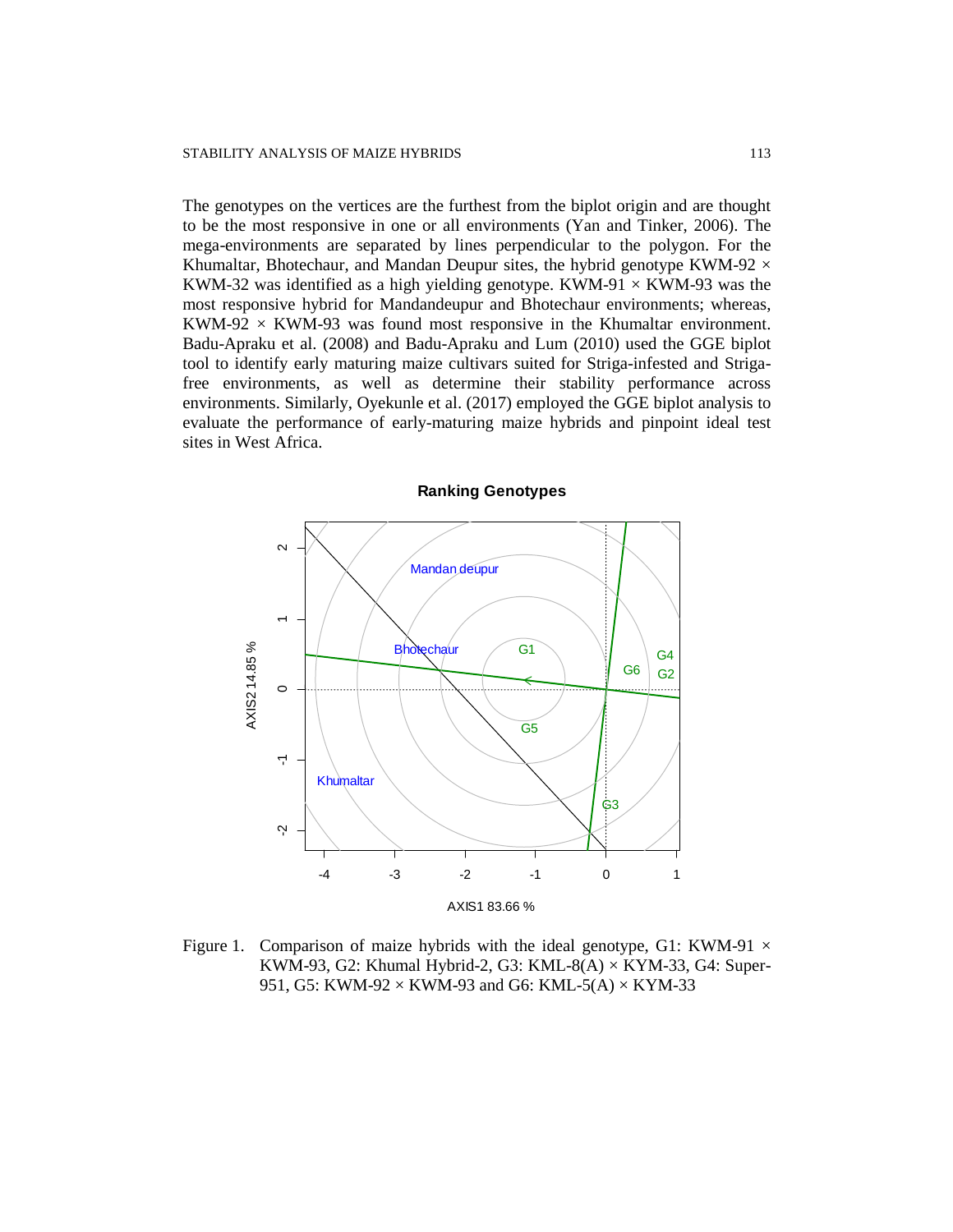

Figure 2. GGE biplot showing ranking of maize hybrids for mean yield and stability. G1: KWM-91  $\times$  KWM-93, G2: Khumal Hybrid-2, G3: KML-8(A)  $\times$  KYM-33, G4: Super-951, G5: KWM-92  $\times$  KWM-93 and G6: KML-5(A)  $\times$  KYM-33



Figure 3. Polygon view of GGE biplot showing the identification of winning hybrid maize varieties with respect to the environments. G1: KWM-91  $\times$  KWM-93, G2: Khumal Hybrid-2, G3: KML-8(A) × KYM-33, G4: Super-951, G5: KWM-92 × KWM-93 and G6: KML-5(A)  $\times$ KYM-33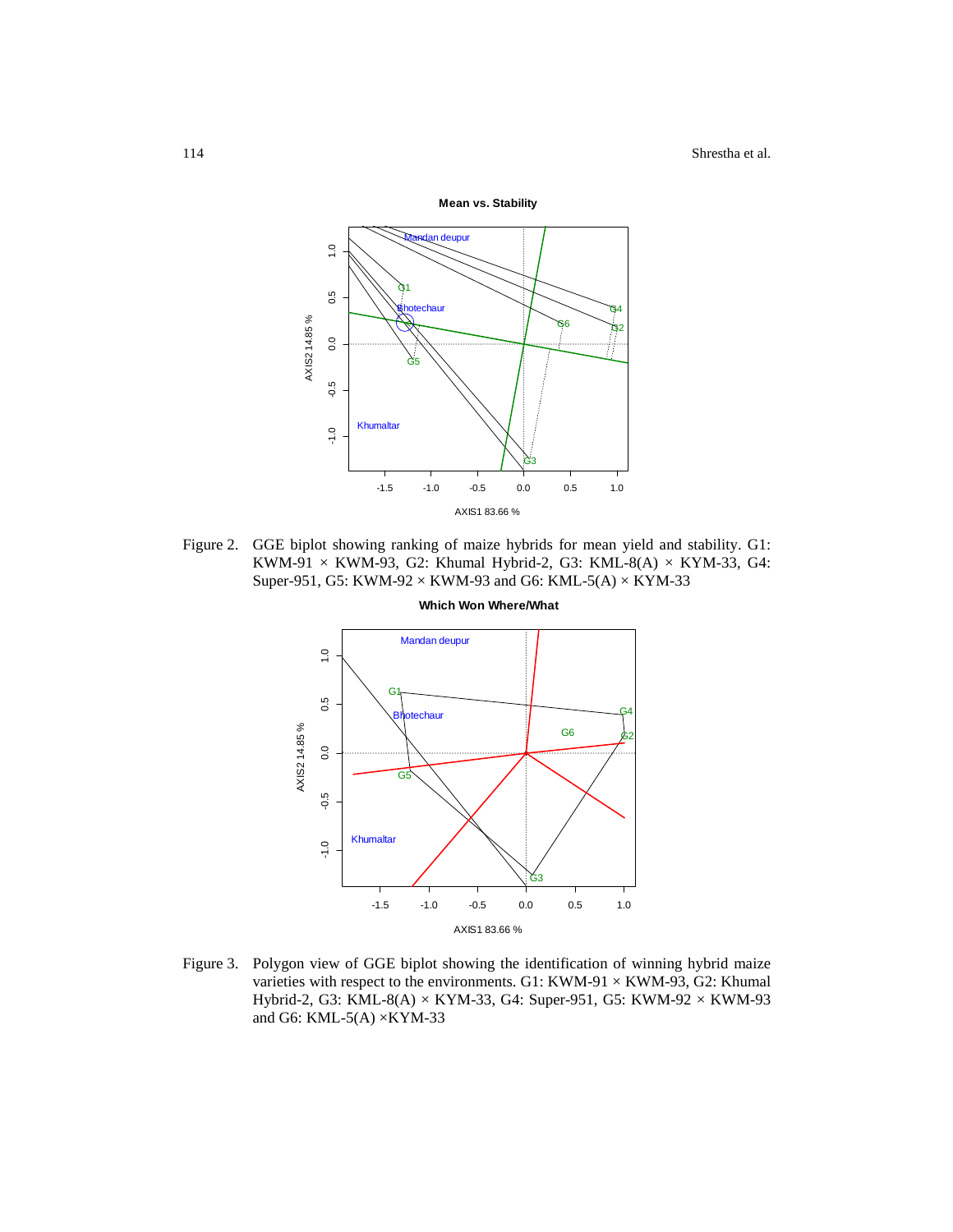#### **Stability analysis using Eberhart and Russell model**

Finlay and Wilkinson (1963) employed a variety of stability measurements in the past, including linear regression slopes as a measure of stability. In assessing genotype stability, Eberhart and Russell (1966) emphasized the importance of considering both linear and nonlinear components in Genotype  $\times$  Environment Interaction. The name "stable variety" has been applied to a variety that performs consistently in all environments, according to this model. As a result, the stable variety has a high mean  $(Xi)$ , unit regression  $(bi=1.0)$ , and the smallest deviations from regression  $(S^2di=0)$ . The adaptiveness of the tested genotypes over the evaluated environments is explained by the coefficient of regression (bi). Varieties with a b-value close to unity and a greater mean grain yield have a better average stability.

A genotype with low mean, bi<1 and with non-significant  $S^2$ di do not respond well to improved environmental conditions, and hence could be considered specifically suited to poor environments (Eberhart and Russell, 1966). In terms of stability, genotypes with a high mean, bi > 1, and non-significant  $S^2$ di are regarded below average. In favorable environments, such genotypes produce well, while in unfavorable conditions, they produce poorly. As a result, they are well-suited to a variety of environments (Eberhart and Russell, 1966).

| <b>GEN</b>               | Mean | Sd   | CV(%) | bi   | $S^2$ di | $R^2$ |
|--------------------------|------|------|-------|------|----------|-------|
| $KWM-91 \times KWM-93$   | 8.89 | 1.99 | 22.37 | 1.16 | $-0.21$  | 1.00  |
| Khumal Hybrid-2          | 5.86 | 1.78 | 30.30 | 0.97 | 0.60     | 0.87  |
| $KML-8(A) \times KYM-33$ | 6.73 | 2.10 | 31.22 | 0.99 | 2.88     | 0.65  |
| Super- $951$             | 5.95 | 1.71 | 28.76 | 0.87 | 1.23     | 0.75  |
| $KWM-92 \times KWM-93$   | 8.60 | 1.59 | 18.54 | 0.84 | 0.72     | 0.82  |
| $KML-5(A) \times KYM-33$ | 6.61 | 2.01 | 30.39 | 1.15 | 0.10     | 0.96  |
| Mean                     | 7.11 |      |       |      |          |       |

Table 3. Mean grain yield  $(t \text{ ha}^{-1})$  and stability parameters for six maize hybrids across three locations

CV=Coefficient of variation, bi = regression coefficient, Sd = Standard deviation,

 $S^2$ di = the deviations from regression,  $R^2$  = coefficient of determination (Eberhart and Russell 1966).

Thus, genotypes KWM-91  $\times$  KWM-93 and KML-5(A)  $\times$  KYM-33 have regression coefficient (bi>1) which were relatively more responsive to improving environment, whereas genotypes KWM-92  $\times$  KWM-93, Super-951, KML-8(A)  $\times$  KYM-33, and Khumal Hybrid-2 have regression coefficient  $(b \times 1)$  which are relatively less responsive to improvement in environmental conditions (Table 5). Similar results were found by Seife, and Tena, (2020). The regression coefficient nearer to unity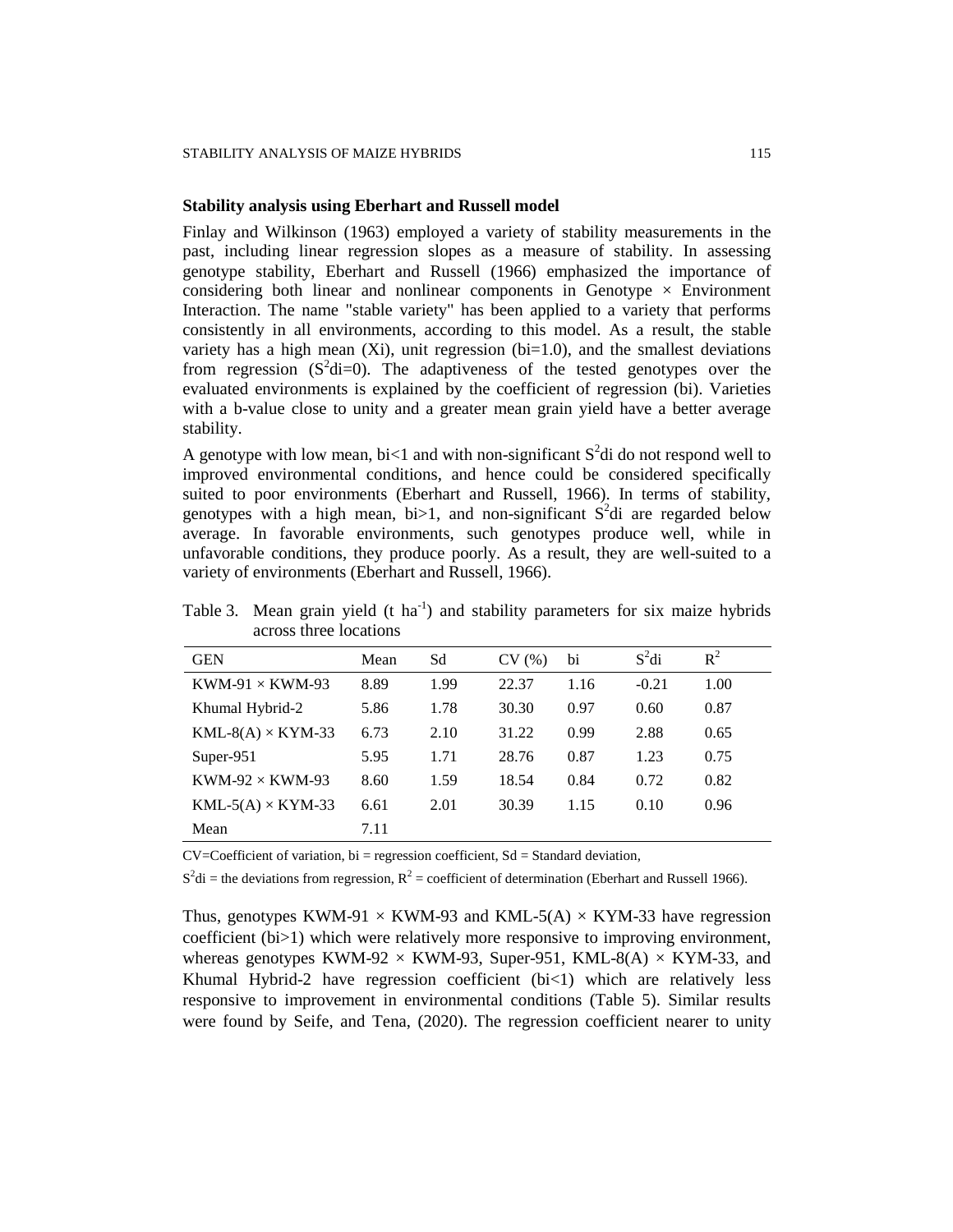indicating their stable performance over all the environments. The genotypes KWM-91  $\times$  KWM-93 (bi=1.16, CV=22.37%, R<sup>2</sup>=1.0, GM=8.89 t ha<sup>-1</sup>) and KWM-92  $\times$ KWM-93 (bi=0.84, CV=18.54%,  $R^2$ =0.82, GM=8.60 t ha<sup>-1</sup>) were found to be more stable with grain yields above the grand mean yield (Table 3). According to Petersen (1988) and Finlay and Wilkinson (1963), genotypes with regression slope (b) significantly greater than unity are better adapted to high yielding environments (favorable environment), while genotypes with regression slope significantly lower than unity are better adapted to low yielding environments (unfavorable environment).

#### **AMMI Analysis**

The genotype accounted for the majority of the total variation (89.54%), whereas location accounted for only 51.29%. The first principle component axis (PCA 1) of the interaction captured 92.48% of the interaction sum of squares according to AMMI analysis (Table 4). The second principle component axis (PCA 2), in turn, explained 7.51% of the GEI sum of squares. PCA1 had a significant mean square at P=0.01, however PC2 had a non-significant mean square at 0.01 and contributed 100% of the entire GEI. Almohammedi et al. (2019) reported similar findings.

Table 4. Partitioning of the sum of squares (SS) and mean of squares (MS) from the AMMI analysis of six maize hybrids yield performance evaluated across three environments.

| Parameters       | DF | SS       | MS       | F value | P value  | PORCENT  | <b>PORCENAC</b> |
|------------------|----|----------|----------|---------|----------|----------|-----------------|
| <b>ENV</b>       | 2  | 104.81   | 52.40    | 82.82   | $\Omega$ | 51.29    | 51.29           |
| <b>GEN</b>       | 5  | 78.16    | 15.63    | 24.70   | $\Omega$ | 38.25    | 89.54           |
| $ENV \times GEN$ | 10 | 21.36    | 2.13     | 3.37    | 0.00341  | 10.45    | 100             |
| PC <sub>1</sub>  | 6  | 19.761   | 3.29     | 5.13    | 0.00076  | 92.48    | 92.48           |
| PC <sub>2</sub>  | 4  | 1.60     | 0.401    | 0.625   | 0.647    | 7.51     | 100             |
| PC <sub>3</sub>  | 2  | $\Omega$ | $\Omega$ | 0       |          | $\Omega$ | 100             |
| Residuals        | 36 | 22.77    | 0.632    |         |          |          |                 |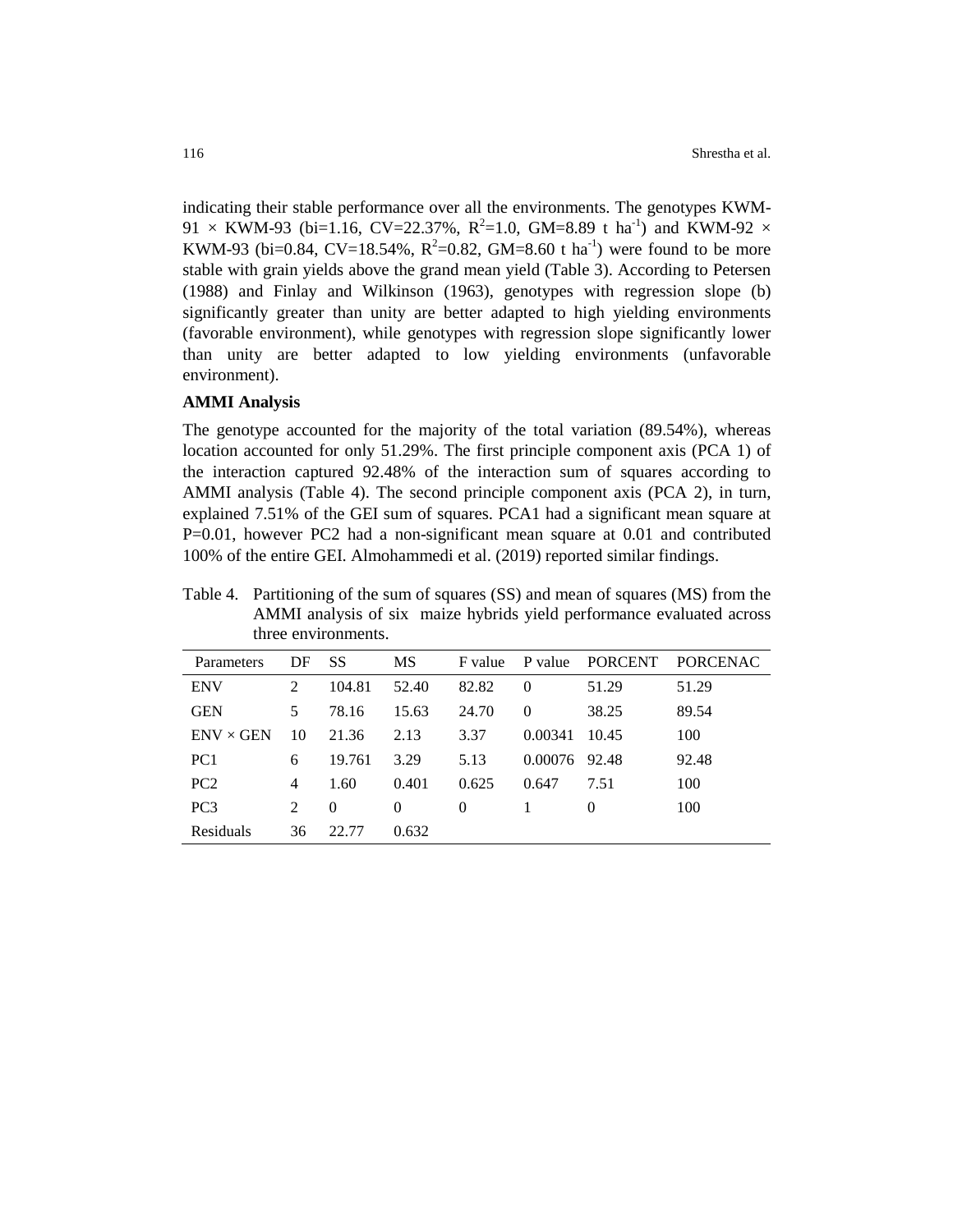

Figure 4. Biplot of the first interaction principal component axis (IPCA1) versus mean yields.

The AMMI biplot depicts the relationships between the first interaction principal component axis (IPCA1) and genotype and environment means (Fig. 4), with the biplot accounting for up to 100% of the total sum of squares. The sum of squares for genotype, environment, and PCA 1 was 38.25%, 51.29%, and 92.48% (Table 4).



Figure 5 Biplot of the first interaction principal component axis (IPCA1) versus the second interaction principal component axis (IPCA2) for maize hybrids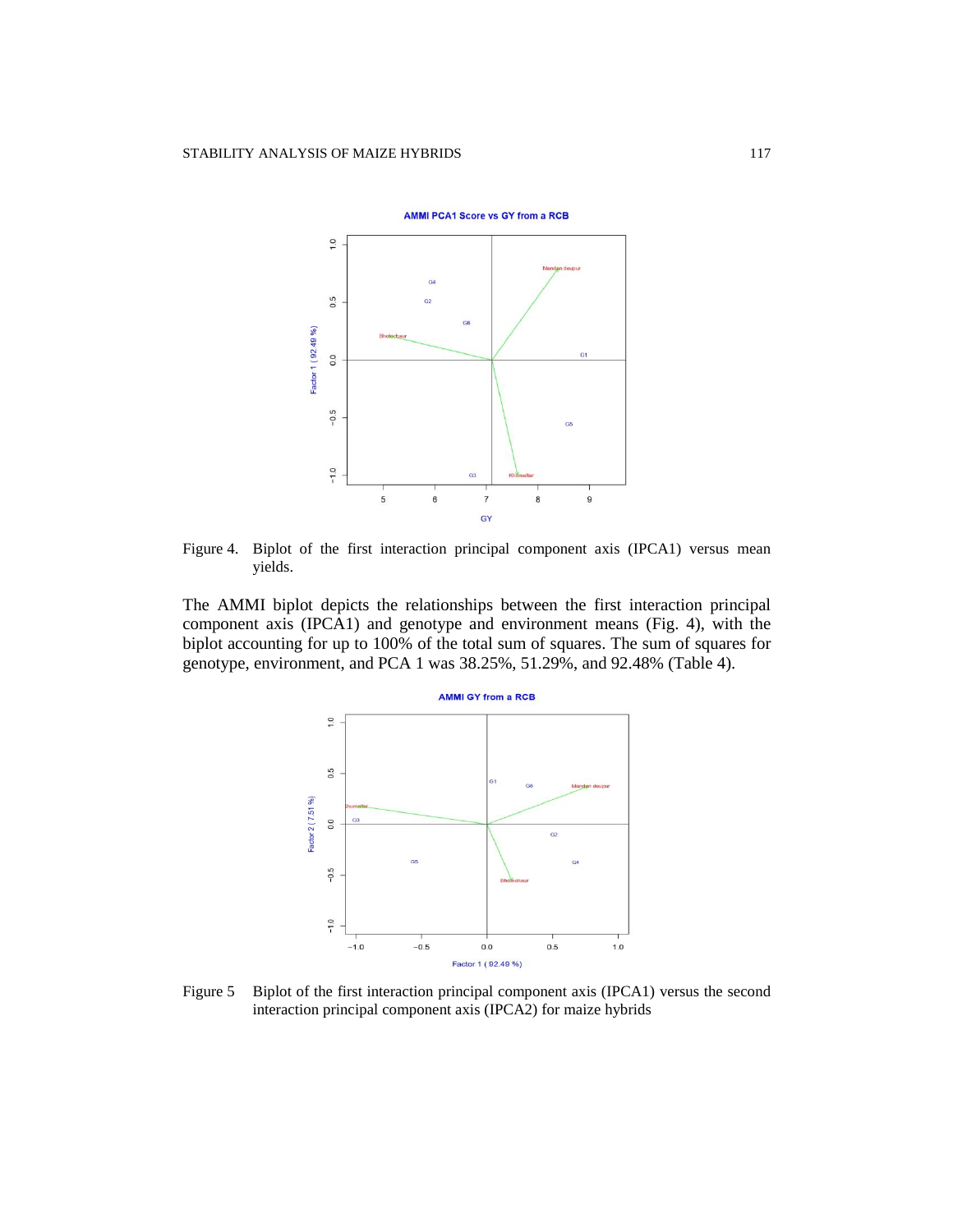The IPCA 1 versus IPCA 2 biplot (i.e., AMMI 2 biplot) (Fig. 5) depicts the magnitude of genotype-environment interaction. The genotypes and environments that are the furthest away from the origin are the least stable. When genotypes and environments are in the same sector, they interact positively; when they are in opposite sectors, they interact negatively (Osiru et al., 2009).

The first two AMMI components' genotypic and environmental scores are used to create a biplot (Vargas and Crossa, 2000). Furthermore, when IPCA1 was plotted against IPCA2, Purchase (1997) observed that the genotypes that scored closest to the center of the biplot (Figure 5) were the most stable. As a result, Figure 5 indicated that G1 (KWM-91  $\times$  KWM-93) was the most stable, and hence was closer to the biplot's center. Almohammedi et al. (2019) reported similar findings.

#### **CONCLUSION**

The genotype  $\times$  environment interaction (GEI) and mean squares of environments (E) were both significant in the analysis of variance. Significant differences in grain yield amongst hybrid maize genotypes within environments indicated that there was a lot of variation. Result shows, maize genotypes KWM-91  $\times$ KWM-93 and KWM-92  $\times$ KWM-93 produced better grain yields and were more adaptable to favorable environmental conditions. Maize hybrids differed in terms of yield stability in different environments. GGE biplot and AMMI stability analysis revealed that KWM-91  $\times$  KWM-93 was the more stable and superior genotype. This study suggests that farmers can grow this genotype for higher production in Bhotechaur, Mandan Deupur, Khumaltar and other similar environments.

#### **REFERENCES**

- Adhikari, B.N., Shrestha, J., Dhakal, B., Joshi, B.P. and Bhatta, N.R. (2018). Agronomic performance and genotypic diversity for morphological traits among early maize genotypes. *International Journal of Applied Biology*, 2(2): 33-43.
- Akçura, M., Taner, S. and Kaya, Y. (2011). Evaluation of bread wheat genotypes under irrigated multi-environment conditions using GGE biplot analyses. *Agriculture,* 98(1): 35-40.
- Almohammedi, O.H., AL-Abdaly, M.M. and Mahmod, S.A. (2019). Study of genotype and environment interaction on yield analysis of tuber of potato (*Solanum tuberosum* L.) using AMMI in Iraq. *Plant Archives*, 19(1): 978-982.
- Badu-Apraku, B. and Lum, A.F. (2010). The pattern of grain yield response of normal and quality protein maize cultivars in stress and non-stress environments. *Agronomy Journal*, 102: 381-94.
- Badu-Apraku, B., Lum, A.F., Fakorede, M.A.B., Menkir, A., Chabi, Y., and The, C. (2008). Performance of early maize cultivars derived from recurrent selection for grain yield and *Striga* resistance. *Crop Science*, 48: 99-112.
- Badu-Apraku, B., Oyekunle, M., Obeng-Antwi, K., Osuman, A.S., Ado, S.G., Coulibay, N., Yallou, C.G., Abdulai, M., Boakyewaa, G.A. and Didjeira, A. (2012). Performance of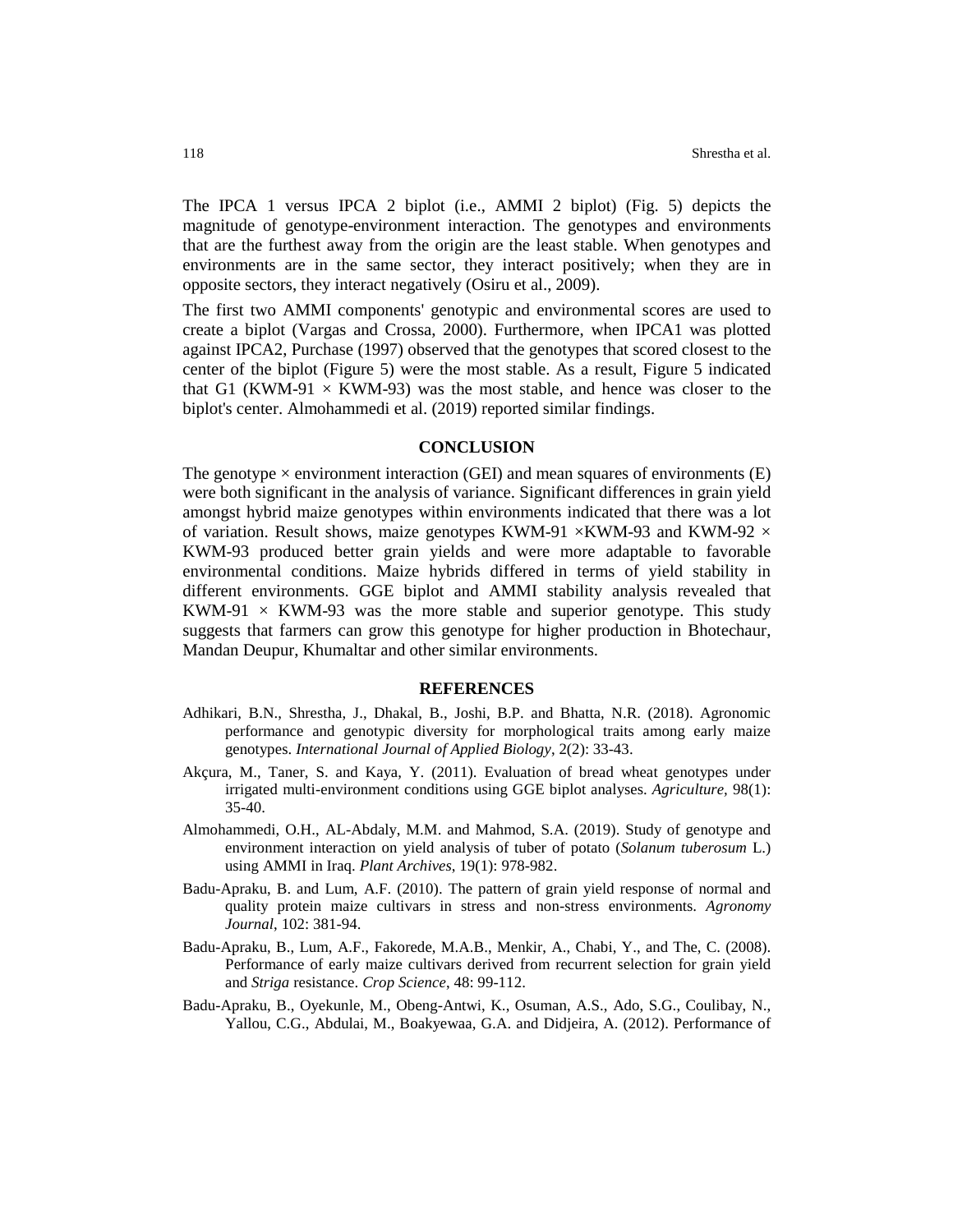extra-early maize cultivars based on GGE biplot and AMMI analysis. *The Journal of Agricultural Science*, 150(4): 473-483.

- Bastola, A., Soti, A., Pandey, U., Rana, M., Kandel, M. and Shrestha, J. (2021). Evaluation of white grain maize varieties for growth, yield and yield components. *Journal of Agriculture and Natural Resources*, 4(1): 265-272.
- Blanche, S.B., Utomo, H.S., Wenefrida, I. and Myers, G.O. (2009). Genotype  $\times$  environment interactions of hybrid and varietal rice cultivars for grain yield and milling quality. *Crop Science,* 49: 2011-2018.
- CIMMYT. (1991). High yielding varieties do not necessary yield less under unfavorable conditions. CIMMYT Annual Report 1990. Mexico DF.
- Dhakal, B., Shrestha, K.P., Joshi, B.P. and Shrestha, J. (2018). Evaluation of early maize genotypes for grain yield and agro-morphological traits. *Journal of Maize Research and Development,* 3(1): 67-76.
- Eberhart, S.A. and Russell, W.A. (1966). Stability parameters for comparing varieties. *Crop Science,* 6(1): 36-40.
- Farshadfar, E. (2008). Incorporation of AMMI stability value and grain yield in a single nonparametric index (GSI) in bread wheat. *Pakistan Journal of Biological Science*, 11:1791-1796.
- Farshadfar, E., Mohammadi, R., Aghaee, M. and Vaisi, Z. (2012). GGE biplot analysis of genotype × environment interaction in wheat-barley disomic addition lines. *Australian Journal of Crop Science,* 6(6): 1047-1079
- Ferdu, A., Demissew, K. and Birhane, A. (2002). Major insect pests of maize and their management: A Review. In: Nigussie, M., Tanner, D., and Twumasi, A.S. (Eds.) Enhancing the contribution of maize to food security in Ethopia. Proc. 2nd Nat. Maize Workshop, Addis Ababa Ethiopia.
- Finlay, K.W. and Wilkinson, G.N. (1963). The analysis of adaptation in a plant breeding programme. *Australian Journal of Agricultural Research,* 14: 742-754.
- Gauch, H.G. and Zobel, R.W. (1996). AMMI analyses of yield trials. In: Genotype by environment interaction (Editors: M.S. Kang and H.G. Gauch). CRC, Boca Raton, Florida, USA. Pp. 85-122.
- Huang, M., Tang, Q., Ao, H. and Zou, Y. (2017). Yield potential and stability in super hybrid rice and its production strategies. *Journal of Integrative Agriculture,* 16(5): 1009- 1017.
- IRRI. (2021). Products. STAR- Statistical Tool for Agricultural Research.
- Kafle, S., Adhikari, N.R., Sharma, S. and Shrestha, J. (2020). Performance evaluation of single-cross maize hybrids for flowering and yield traits. *Fundamental and Applied Agriculture,* 5(4): 590-597.
- Kang, M.S. (1993). Simultaneous selection for yield and stability in crop performance trials: Consequences for growers. *Agronomy Journal*, 85:754-757.
- Messina, C., Hammer, G., Dong, Z., Podlich, D. and Cooper, M. (2009). Modelling crop improvement in a G×E×M framework via gene-trait-phenotype relationships. In: Crop physiology: Applications for Genetic Improvement and Agronomy (Editors: V.O. Sadras and D. Calderini), Elsevier, Netherlands. Pp. 235-265.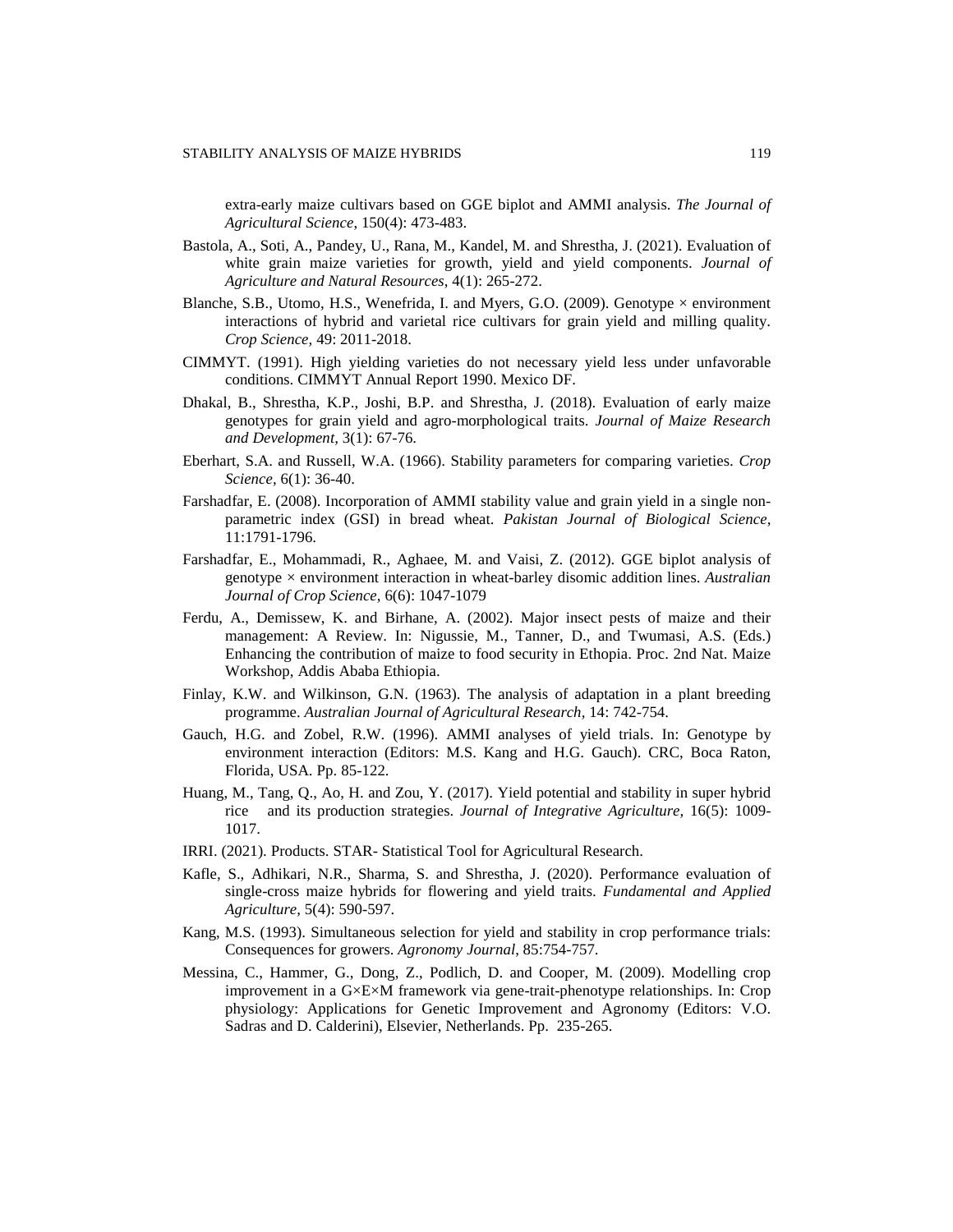- MoALD. (2020). Statistical Information on Nepalese Agriculture 2075/76 (2018/19). Singha Durbar, Kathmandu Nepal, Ministry of Agriculture and Livestock Development, AgriBusiness Promotion and Statistics Division.
- Osiru, M.O., Olanya, O.M., Adipala, E., Kapinga, R. and Lemaga, B. (2009). Yield stability analysis of Ipomoea batatus L. cultivars in diverse environments. *Australian Journal of Crop Science,* 3(4): 213-220.
- Oyekunle, M., Haruna, A., Badu-Apraku, B., Usman, I.S., Mani, H. and Ado, S.G. (2017). Assessment of early-maturing maize hybrids and testing sites using GGE biplot analysis. *Crop Science*, 57: 2942-50.
- Pacheco, A., Vargas, M., Alvarado, G., Rodríguez, F., Lopez, M., Crossa, J. and Burgueno, J. (2015). User's Manual GEA-R (Genotype by Environment Analysis with R). "GEA-R (Genotype  $\times$  Environment Analysis with R for Windows) Version 4.1", [hdl:11529/10203,](http://hdl.handle.net/11529/10203) CIMMYT Research Data and Software Repository Network, V16
- Pazdernik, D.L., Hardman, L.L. and Orf, J.H. (1997). Agronomic performance of soybean varieties grown in three maturity zones of Minnesota. *Journal of Production Agriculture*, 10: 425-430.
- Petersen, R.G. (1988). Stability Analysis. Special Topic in Biometry. Winrock International Consultancy Report. Pp.11.
- Prasai, H.K., Kushwaha, U.K.S., Joshi, B.P. and Shrestha, J. (2015). Performance evaluation of early maize genotypes in far western hills of Nepal. *Journal of Maize Research and Development*, 1(1): 106-111.
- Purchase, J.L. (1997). Parametric stability to describe  $G \times E$  interactions and yield stability in winter wheat. PhD Thesis, department of agronomy, faculty of Agricultural University of Orange Free State, Bloemfontein, South Africa.
- Purchase, J.L., Hatting, H. and van Deventer, C.S. (2000). Genotype  $\times$  environment interaction of winter wheat (*Triticum aestivum* L.) in South Africa: II. Stability analysis of yield performance. *South African Journal of Plant and Soil*, 17:101-107.
- Rao, A.R. and Prabhakaran, V.T. (2005). Use of AMMI in simultaneous selection of genotypes for yield and stability. *Journal of the Indian Society of Agricultural Statistics*, 59: 76-82.
- Saied, Z.F. (2010). Survey of adaptation of thirty rice (*Oryza sativa* L.) genotypes to west Guilan climatic conditions-Astara. *Journal of Crop Ecophysiology,* 4(15): 111-126.
- Seife, A. and Tena, E. (2020). Genotype  $\times$  environment interaction and yield stability analysis of sugarcane (*Saccharum officinarum* L.) genotypes. *International Journal of Advanced Research in Biological Sciences*, 7(1): 14-26.
- Sharifi, P., Aminpanah, H., Erfani, R., Mohaddesi, A. and Abbasian, A. (2017). Evaluation of Genotype × Environment Interaction in Rice Based on AMMI Model in Iran. *Rice Science,* 24(3): 173-180.
- Sherchand, K. (1998). Use of Simulation Modeling to Assess Potential Yields in the Rice– Wheat System in Different Climatic Environments: Progress Report 34.
- Shrestha, J. (2016). Evaluation of quality protein maize genotypes for grain yield in mid hill districts of Nepal. *International Journal of Life Sciences*, 10(1): 7-9.